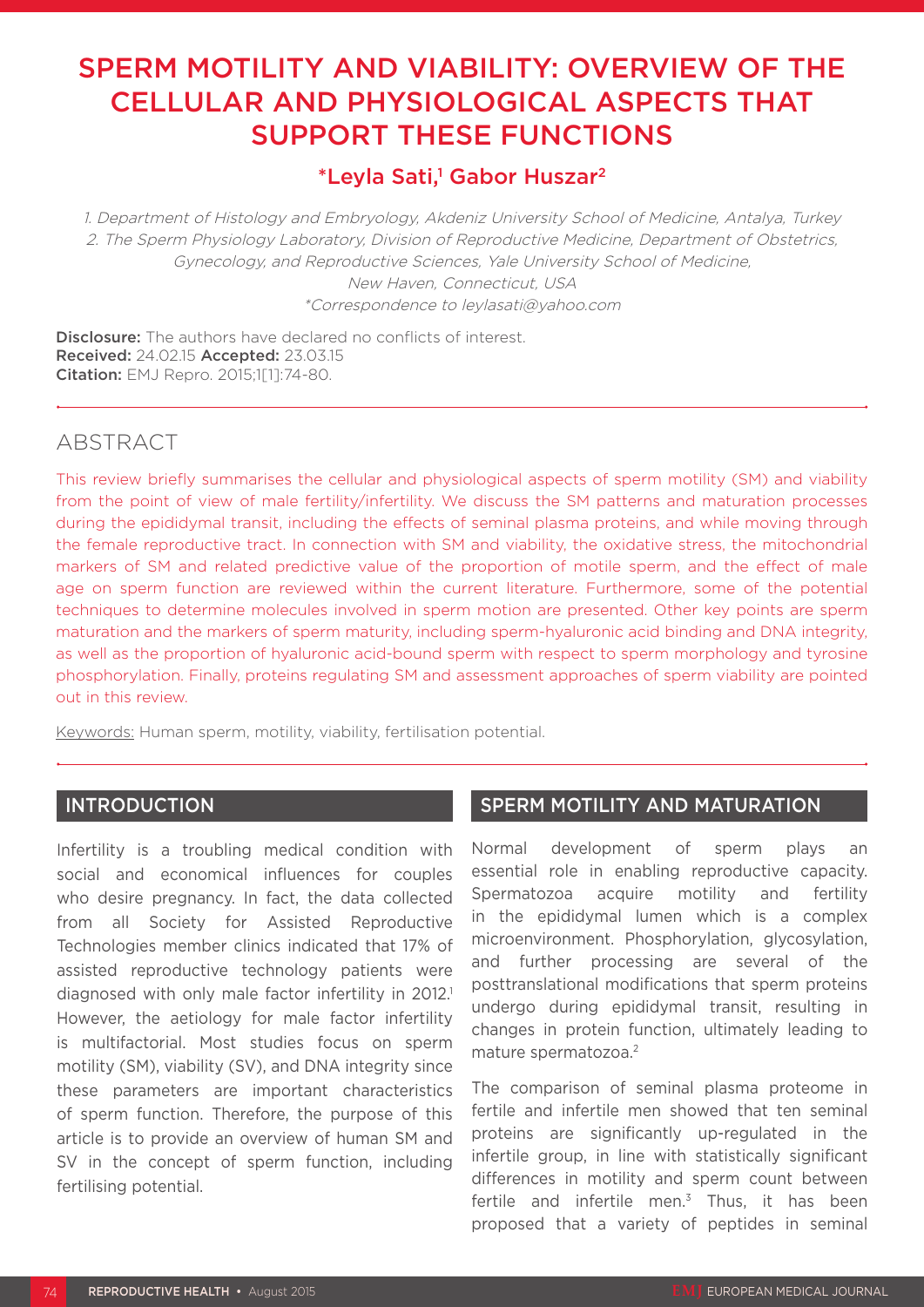fluid appear to have a role in  $SM<sup>4</sup>$  In fact, there is increasing recognition of the role that peptides present in seminal plasma, such as seminal plasmaneutral endopeptidase and aminopeptidase N, have in determining SM (for a review<sup>4</sup>). Nonetheless, there is not much known about their specific roles in male fertility/infertility.

The activation of sperm is not entirely completed upon release from the male genital tract and is further modified while moving through the female reproductive tract. Once deposited inside the female reproductive tract, spermatozoa seek to reach the oocyte first and acquire hyperactivated progressive motility, defined as moving actively, either linearly or in a large circle, regardless of linear speed.5 Spermatozoa gain hyperactive motility upon arrival to the oviduct.

Sperm movement is generated by the flagellum which constitutes more than 90% of the length of the mammalian spermatozoon.<sup>6</sup> Paoli et al.<sup>7</sup> described SM as the result of the propagation of transverse waves along the flagellum in a proximal-to-distal direction producing hydrodynamic impulse that pushes the spermatozoon through the female genital tract to penetrate the cumulus and zona pellucida of the oocyte. Most mammalian sperm display two types of physiological motility: activated motility, as is seen in freshly ejaculated sperm, and hyperactivated motility, as is seen in most sperm recovered from the site of fertilisation.8 However, these motility patterns are temporary and may vary in a time-related fashion. Turner et al.<sup>9</sup> defined that the flagellum of an activated sperm generates a symmetrical, lower amplitude waveform that drives the sperm in a relatively straight line. Once sperm from most species becomes hyperactivated, the flagellar beat becomes asymmetrical and of higher amplitude, which results in circular or figureeight trajectories.<sup>10</sup> The propagation of a calciuminduced wave produced from the opening of calcium channels along the flagella is a necessary milestone in sperm maturation and makes hyperactivated motility possible.<sup>11</sup>

Hyperactivated motility and the associated protein tyrosine phosphorylation in the flagellum are initiated during *in vitro* capacitation, and their maintenance in zona pellucida-bound spermatozoa is of importance. Previously, we showed that the levels of capacitation-related tyrosine phosphorylation in the sperm neck and principal piece, a pattern that is a marker of sperm

activation, increases in a time-related manner.<sup>12</sup> Progesterone hormone was previously described to initiate an immediate increase in intracellular calcium within human sperm cells through potentiation of CatSper channel<sup>13</sup> and also rapidly triggers hyperactivated motility and initiation of the acrosome reaction. Sperm intracellular pH (pHi) is a key regulator for the initiation of motility and hyperactivation. Even the basal SM is pH-sensitive since dynein's ability to hydrolyse adenosine triphosphate (ATP) and provide axonemal bending greatly increase with the rise of pHi.<sup>11</sup>

There have been numerous attempts to identify pharmacological agents such as theophylline that might improve SM, particularly in testicular sperm extraction cases where the isolating of a clean preparation of usable sperm is difficult due to the declined tendency of the sperm to detach from the testicular tissue owing to its limited motility.<sup>14</sup> The study indicated that 64 out of 65 patients (98.5%) showed a significant improvement in thawed testicular SM when theophylline is used, but this result has to be confirmed by independent laboratories. In addition, hyaluronic acid in the medium increased the velocity and retention of motility and viability in freshly ejaculated as well as in cryopreserved–thawed human spermatozoa.<sup>15,16</sup> The effects of hyaluronic acid upon sperm are likely to be receptor mediated due to the presence of the hyaluronic acid receptor in human sperm. We also found that the tyrosine phosphorylation patterns of sperm bound either to zona pellucida or to hyaluronic acid were similar.<sup>12</sup> Therefore, we think that there is a common regulatory pathway of tyrosine phosphorylation related to sperm ability. It is possible that such a regulatory pathway originated in the synchronous formation of the zona pellucida and hyaluronic acid receptors in the sperm plasma membrane, following the remodelling process related to the progress of spermiogenesis.

## SPERM MOTILITY AS AN IMPORTANT FACTOR IN MALE FACTOR INFERTILITY

Studies demonstrated that SM correlates well with fertilisation and pregnancy rates after intrauterine insemination or *in vitro* fertilisation.17,18 Based on 358 semen samples from a group of men reflecting the general male population, Larsen et al.<sup>19</sup> reported that the concentration of motile spermatozoa, defined as spermatozoa with curvilinear velocity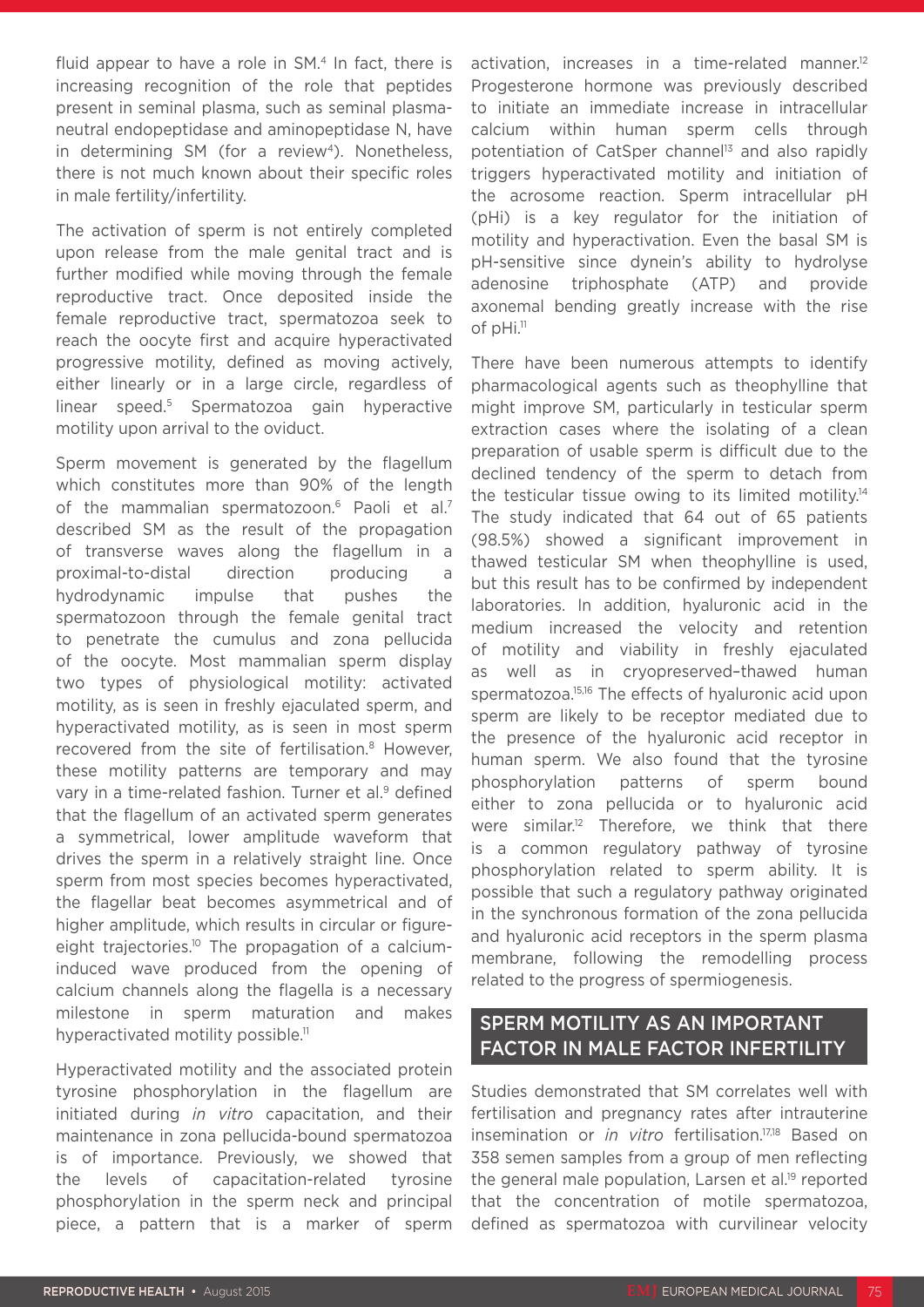>25 µm/s, was the most significant and independent computer-assisted semen analysis parameter in predicting the chance of natural conception.

SM is also an important parameter when investigating men for potential environmental exposures or male infertility. Exposure to environmental and occupational toxicants may adversely affect SM and motion characteristics, and thus male reproductive potential is affected by environmental factors during sperm development or epididymal storage. Thus, there have been previous attempts to develop methods for preservation of SM by various semen extenders for semen analysis or assisted reproduction.20 We have previously demonstrated that the use of phenylmethylsulfonyl fluoride and 4°C conditions during shipping for next-day semen analysis methods can preserve various sperm attributes, including sperm concentration, heat shock chaperone protein levels, chromatin maturity, DNA integrity, and sperm shape. $21-23$  In a recent publication we reported that loading sperm with the MitoTracker® reagent allows the delayed assessment of SM based on the analysis of mitochondrial activity.24

# OXIDATIVE STRESS AND SPERM MOTILITY

Oxidative stress can be initiated by a variety of factors in the male germ line including infection, age, obesity, and exposure to a variety of adverse environmental influences. It is caused by an excess of reactive oxygen species that damages proteins, lipids, and DNA in human spermatozoa and is considered a major cause of impaired sperm function.25,26 One of the first functions affected by oxidative stress and lipid peroxidation is SM. It is known that sperm is responsible for reactive oxygen species production.27 It was reported that regulation of reactive oxygen species levels is involved in sperm capacitation, motility acquisition, and acrosome reaction.<sup>28,29</sup> Agarwal et al.<sup>30</sup> showed that infertile men have reduced semen parameters and elevated reactive oxygen species levels compared to proven fertile men who have established a pregnancy recently or in the past, suggesting that measurement of reactive oxygen species levels in the seminal ejaculates might provide clinically-relevant information to clinicians.

High levels of nitric oxide are associated with alterations in sperm function, particularly with decreased motility.5,19,31,32 Studies indicated that hydrogen peroxide was the most cytotoxic oxygen metabolite; that superoxide and hydroxide probably also played a role in the immobilisation of spermatozoa by reactive oxygen species in preventing SM loss under such circumstances.<sup>33</sup> Even though the axonemes are reported to be affected, mostly as a result of ATP depletion, 28,29 the molecular mechanism underlying this loss of motility in spermatozoa under oxidative stress is not clearly known.

Uribe et al.34 have shown that *in vitro* peroxynitrite causes decreased motility and mitochondrial membrane potential in human spermatozoa, compromising vital functions of the male gamete without affecting viability.<sup>34</sup> Oxidative stress results in redox-dependent protein modifications, such as tyrosine nitration and S-glutathionylation. Thus, in a very recent paper, Morielli et al.<sup>35</sup> showed that oxidative stress promotes a dose dependent increase in tyrosine nitration and S-glutathionylation, and alters motility and the ability of spermatozoa to undergo capacitation in normozoospermic sperm samples from healthy individuals. Furthermore, Talevi et al.<sup>36</sup> demonstrated that *in vitro* treatment of human spermatozoa with zinc, D-aspartate, and coenzyme Q10 exerts a direct protective effect on SM, kinetics, lipid peroxidation, and DNA fragmentation during handling, extended culture, and cryopreservation, particularly during assisted reproductive procedures.

Ebner et al. $37$  presented a sperm-selection chamber called the Zech-selector that exclusively enables the accumulation of spermatozoa with fast progressive motility without exposure to centrifugation stress. Since the spatial separation of spermatozoa of highest motility happened in a timedependent manner, the idea is that spermatozoa of fast progressive motility are those most likely to be DNA intact. $38$  Spermatozoa showing numeric (17.4% of patients without aneuploidy) or structural chromosomal abnormalities (90% of patients without strand-breaks) are reported to be separated most effectively with this sperm processing technique.38 However, the efficiency of this technique in oligoasthenoteratozoospermic patients is not yet known.

## MITOCHONDRIAL DEFECTS AND SPERM MOTILITY

During spermatogenesis there is a significant reduction of mitochondria number per cell due to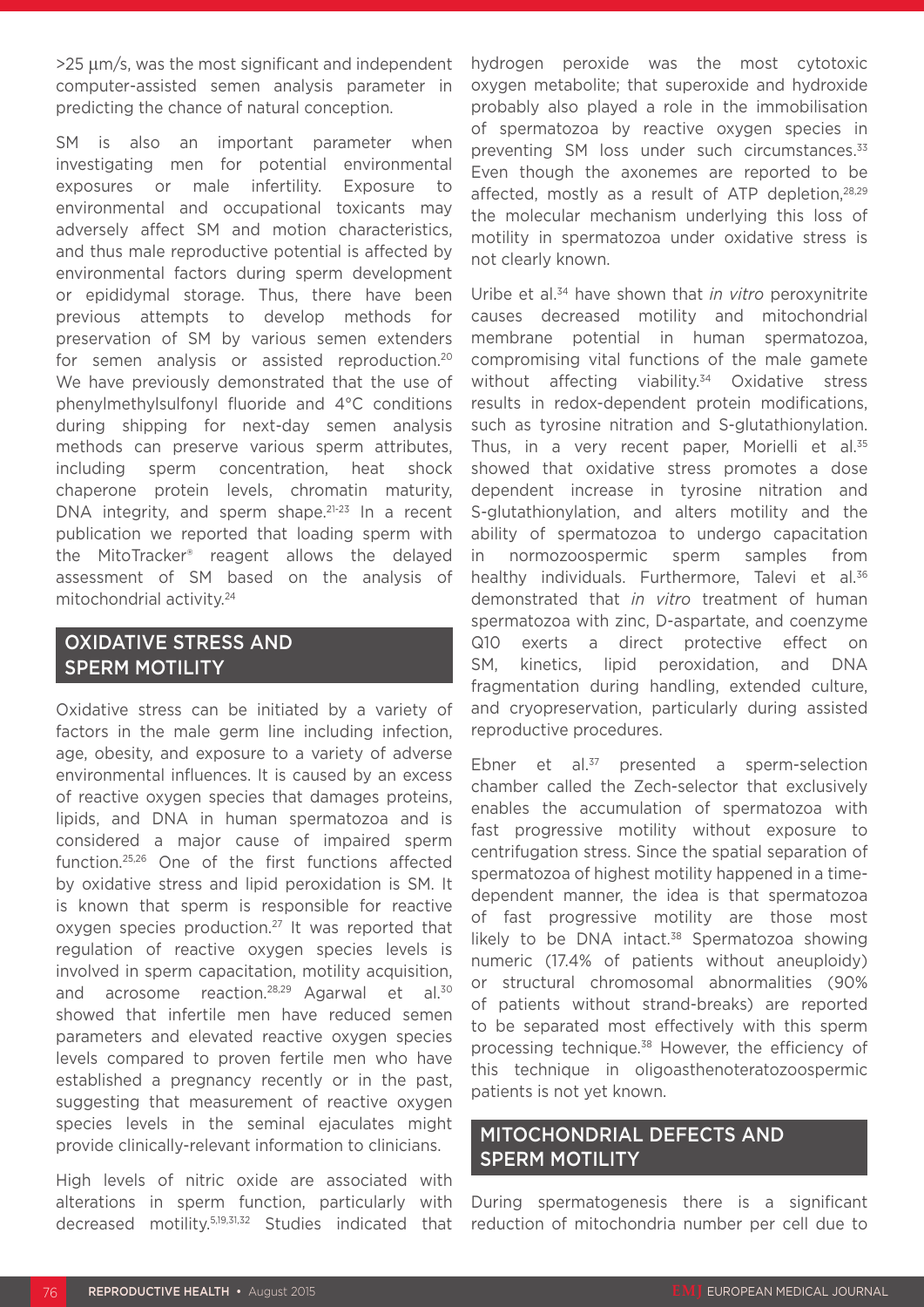mitochondrial DNA (mtDNA) replication arrest. Mitochondria may supply sperm with energy for several purposes, including motility.<sup>32</sup> Experimental evidence suggesting an association between mitochondrial functionality and sperm quality was presented in previous papers.<sup>6,39</sup> Indeed, the structural and functional defects in sperm mitochondria, and the presence of mutant mtDNAs are associated with decreased SM in men.<sup>7,40</sup>

Mutations in the mitochondria have been implicated in infertility<sup>41</sup> via new candidate genes such as human GALNTL5 and are suggested to result in male infertility with the reduction of  $SM.<sup>42,43</sup>$  Tian et al.<sup>44</sup> suggest that mtDNA copy number and epigenetic factors including LINE-1 element may be linked to semen quality via SM. This aspect also brings the idea of the assessment of the genetic and epigenetic modifications as diagnostic information in addition to the information gained by the routine semen analysis in the evaluation of male infertility, especially in patients with potential risks.44

## MALE AGE

There is an increasing trend for older men to have children. The advanced age-associated increases in sperm defects are a big concern, in particular for older men who are attending assisted reproductive clinics in order to father children. Using data from 90 studies (93,839 subjects), a systematic review and meta-analysis to quantify the effect of male age on motility revealed that male age is associated with a decrease in the percentage of motility and the percentage of progressive motility.45 Thus, it has been suggested that DNA fragmentation and progressive motility would be better diagnostic parameters during fertility treatments of ageing couples.

Schmid et al.46 identified that older men (≥65 years) had significantly higher levels of zinc, copper, and calcium in their sperm and higher levels of sulphur in their seminal fluid than younger men (≤28 years). Both higher sperm calcium and copper were reported to be associated with lower SM and increased frequency of DNA fragmentation. In addition, seminal plasma sulphur was found to be negatively associated with SM and structural aberrations, and positively associated with DNA fragmentation. These findings demonstrated that there are differences even in the elemental composition of whole sperm and seminal plasma between younger and older men and that these elements are quantitatively associated with increased risks for poorer semen quality and genomic defects in the sperm of older men.46

Furthermore, the lifestyle and environmental factors may adversely affect human health and reproductive performance. Kumar et al.<sup>47</sup> reported that there is a non-significant lowering of sperm count and total progressive motility between tobacco smokers and non-smokers among the oligozoospermic patients. Besides deterioration in sperm count, total progressive motility and normal sperm morphology is observed among alcohol consumers who had oligozoospermia. However, no statistical significance is observed, possibly due to low frequency of alcohol consumers in the study population. In another study, cigarette smoking and alcohol consumption separately and combined were found to have a deleterious effect on sperm parameters and sperm DNA fragmentation.48

This also brings up the possibility that the increased use of certain new technologies such as portable computers may decrease male fertility. Avendaño et al.49 examined the effect of portable computers on human spermatozoa *in vitro.* They have demonstrated that laptop computers connected wirelessly to the internet decrease the sperm progressive motility and increase the proportion of sperm with DNA fragmentation. However, the mechanisms involved in mediating the decrease in SM and DNA integrity require further investigation.

## DETERMINATION OF PROTEINS INVOLVED IN HUMAN SPERM MOTILITY

SM can be affected by several molecules. Lin et al.<sup>50</sup> showed that nerve growth factor could promote human SM *in vitro* by increasing the movement distance and the number of A-Grade spermatozoa in a dose-dependent manner. Although the number of such related publications has risen dramatically in the past few years, unfortunately there is as yet no comprehensive model of the myriad molecular mechanisms controlling SM. Two clear signalling pathways are known to be involved in SM regulation: cyclic monophosphate/protein kinase A pathway and calcium signalling. There is an increasing number of papers reporting several proteins to be necessary for sperm flagellum movements. This also brings on different approaches to study SM and determine the proteins that support human SM. Currently, the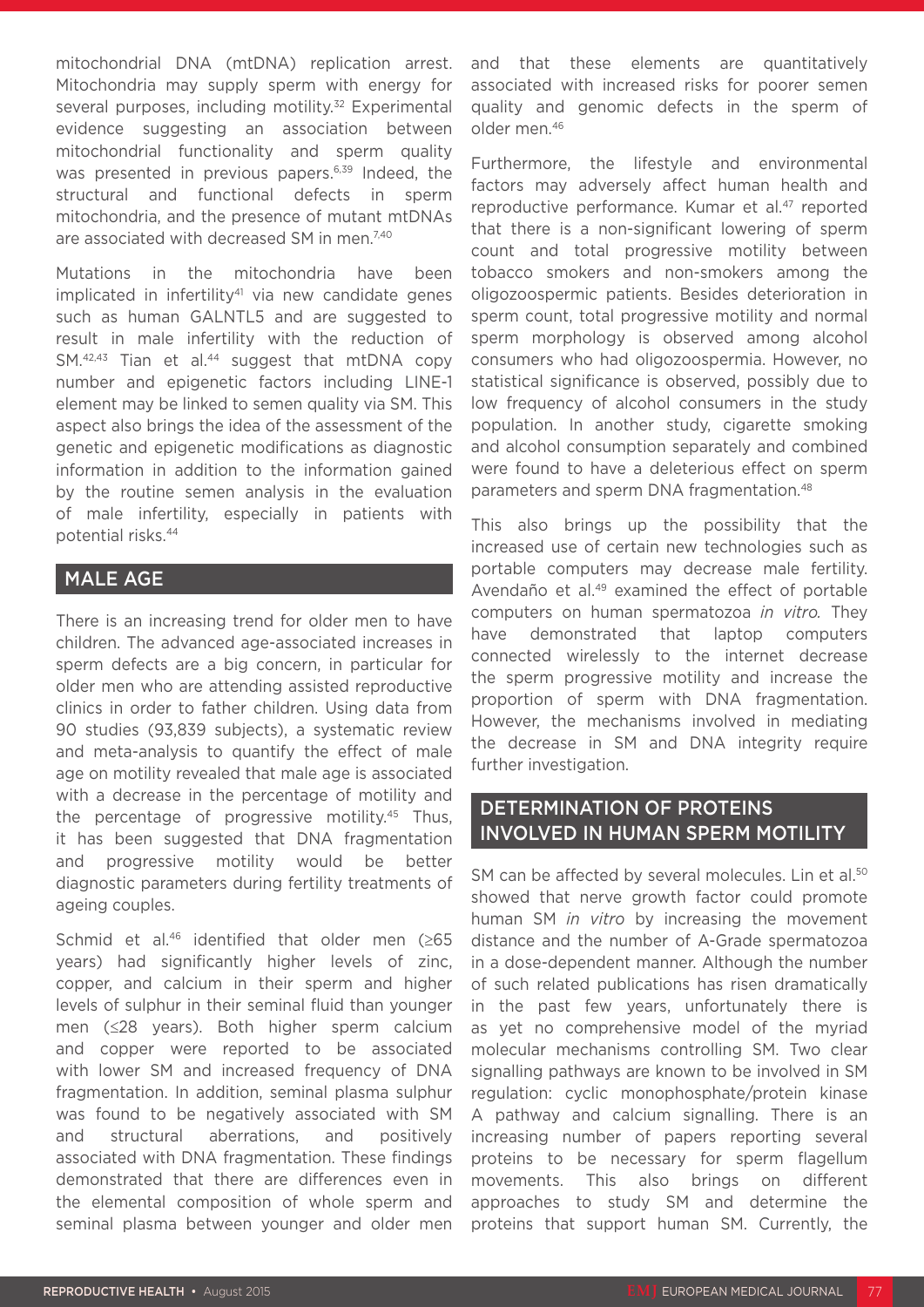use of patch clamp technique and mathematical analysis of calcium dynamics,<sup>51,52</sup> the use of imaging and fluid mechanics simulation of sperm swimming to reveal the influence of media viscosity in SM.<sup>53</sup> and the analysis of protein phosphatase 1 complexes<sup>54</sup> can be counted as some of these potential techniques. More recently, Amaral et al.<sup>55</sup> have suggested a high-throughput differential proteomic strategy to identify proteins involved in SM (de)regulation.

### SPERM VIABILITY ASSESSMENT

SV can be described with multiple criteria that collectively contribute to sperm-oocyte activation and fertilisation, and also further developmental steps during embryogenesis. There are several proteins to be potentially used as markers for SV. Most of them rely on the sperm membrane proteins since the fusion of the sperm and oocyte membranes is one of the critical steps for *in vivo* fertilisation. While this mechanism provides many proteins that may be studied as markers of SV, it is important to note that this fusion step is bypassed in intracytoplasmic sperm injection (ICSI) by the embryologist. Even if the ICSI method is used, the mature and viable sperm has to be selected accurately and predictably for injection into the ooplasm. Thus, it is necessary to identify markers that are vital to sperm function downstream of sperm-oocyte fusion. In addition, proteins involved in the sperm DNA fragmentation have been considered as potential markers for poor viability.56 There is still an increasing effort to identify markers that possess a functional role during sperm maturation and also following delivery to the

oocyte, including sperm-derived mRNA and micro-RNA transcripts.57

We have previously shown that sperm that are able to bind to hyaluronic acid are mature and have completed the spermiogenetic processes of sperm plasma membrane remodelling, cytoplasmic extrusion, and nuclear histone-protamine replacement, as well as demonstrating high DNA integrity. In addition, we determined an increase of the Tygerberg normal spermatozoa in the hyaluronic acid bound sperm fractions.<sup>58</sup> The increase in hyaluronic acid-selected spermatozoa with normal morphology attributes was also associated with concomitant improvements in the sperm maturity biochemical markers. Clearly, only viable sperm exhibited hyaluronic acid binding.59,60 Thus, hyaluronic acid binding by human sperm indicates cellular maturity and also viability. This sperm-hyaluronic acid binding assay conforms to the basic idea that sperm DNA integrity should always be studied in motile sperm.

#### **CONCLUSION**

In conclusion, the physiology of SM and SV are very complex functions, and there are several molecules reported to regulate these sperm functions. In fact, special care has to be taken in the advent of assisted reproductive technologies such as ICSI that require the bypass of SM. However, this might also increase the genetic defects passed to subsequent generations. Thus, further studies are required to highlight the molecular mechanisms underlying these processes, to decrease possible negative outcomes and concerns in assisted reproductive technologies.

#### REFERENCES

1. SART. Clinic Summary Report from all SART member clinics. 2012. https:// www.sartcorsonline.com/rptCSR\_ PublicMultYear.aspx?ClinicPKID=0.

2. Cornwall GA. Role of posttranslational protein modifications in epididymal sperm maturation and extracellular quality control. Adv Exp Med Biol. 2014;759: 159-80.

3. Cadavid JA et al. Differential protein expression in seminal plasma from fertile and infertile males. J Hum Reprod Sci. 2014;7(3):206-11.

4. Bosler JS et al. Peptides in seminal fluid and their role in infertility: a potential role for opiorphin inhibition of neutral endopeptidase activity as a clinically relevant modulator of sperm motility: a review. Reprod Sci. 2014;21(11):1334-40.

5. World Health Organisation (WHO). WHO laboratory manual for the examination and processing of human semen. Fifth Edition. 2010.

6. Rajender S et al. Mitochondria, spermatogenesis and male infertility. Mitochondrion. 2010;10(5):419-28.

7. Paoli D et al. Mitochondrial membrane potential profile and its correlation with increasing sperm motility. Fertil Steril. 2011;95(7):2315-9.

8. Suarez SS, Ho HC. Hyperactivation of mammalian sperm. Cell Mol Biol (Noisyle-grand). 2003;49(3):351-6.

9. Turner RM. Tales from the tail: what do we really know about sperm motility? J Androl. 2003;24(6):790-803.

10. Ishijima S et al. Quantitative analysis of flagellar movement in hyperactivated and acrosome-reacted golden hamster spermatozoa. Mol Reprod Dev. 2002;61(3):376-84.

11. Miller MR et al. Flagellar ion channels of sperm: similarities and differences between species. Cell Calcium. 2014;pii:S0143-4160(14)00164-X.

12. Sati L et al. The pattern of tyrosine phosphorylation in human sperm in response to binding to zona pellucida or hyaluronic acid. Reprod Sci. 2014;21(5):573-81.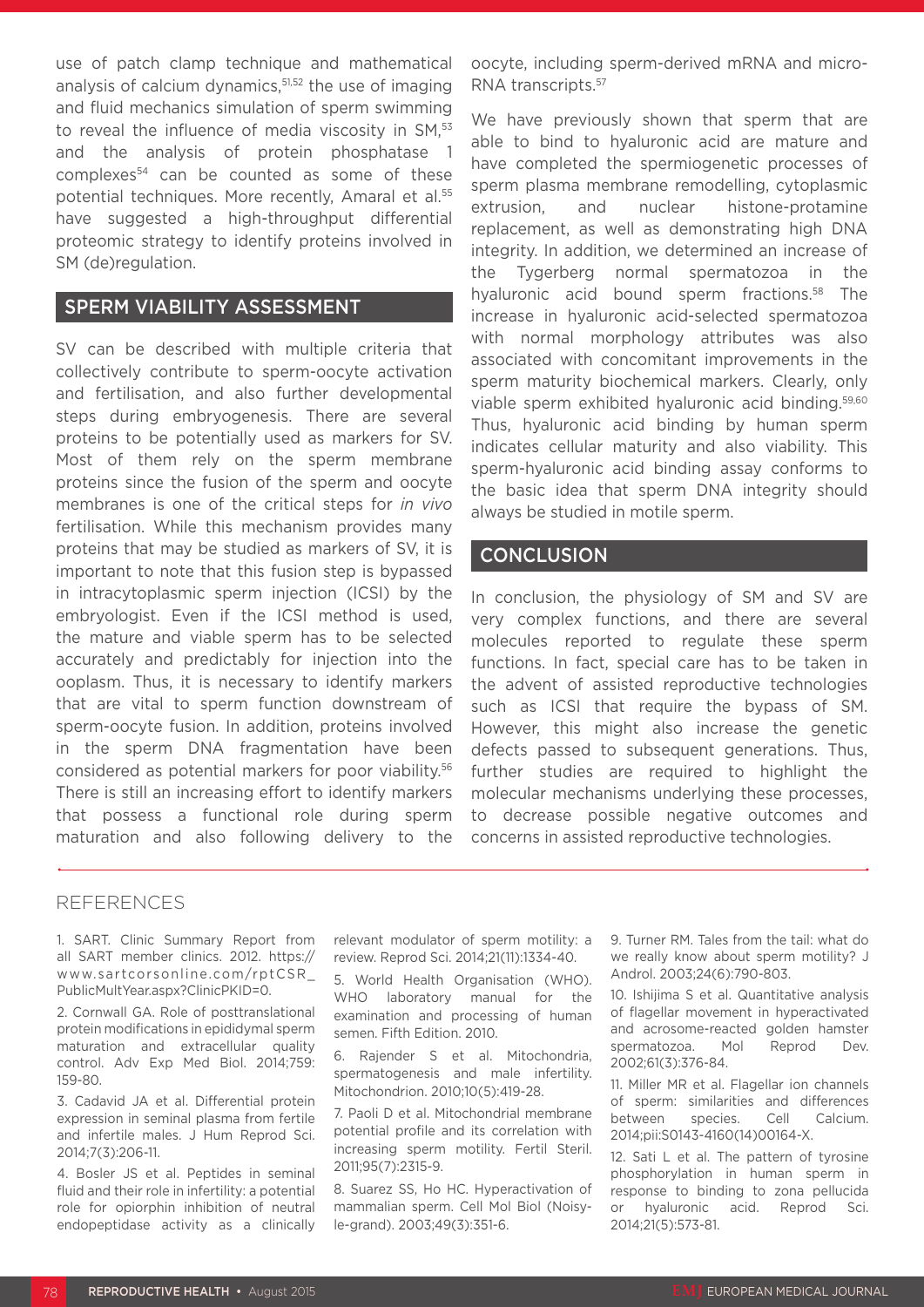13. Strünker T et al. The CatSper channel mediates progesterone-induced Ca2+ influx in human sperm. Nature. 2011;471(7338):382-6.

14. Ebner T et al. Pharmacological stimulation of sperm motility in frozen and thawed testicular sperm using the dimethylxanthine theophylline. Fertil Steril. 2011;96(6):1331-6.

15. Huszar G et al. Hyaluronic acid (Sperm Select) improves retention of sperm motility and velocity in normospermic and oligospermic specimens. Fertil Steril. 1990;54(6):1127-34.

16. Sbracia M et al. Hyaluronic acid substantially increases the retention of motility in cryopreserved/thawed human spermatozoa. Hum Reprod. 1997;12(9):1949-54.

17. Zinaman MJ et al. Semen quality and human fertility: a prospective study with healthy couples. J Androl. 2000;21(1): 145-53.

18. Guzick DS et al. Efficacy of superovulation and intrauterine insemination in the treatment of infertility. National Cooperative Reproductive Medicine Network. N Engl J Med. 1999;340(3):177-83.

19. Larsen L et al. Computer-assisted semen analysis parameters as predictors for fertility of men from the general population. The Danish First Pregnancy Planner Study Team. Hum Reprod. 2000;15(7):1562-7.

20. Bergeron A, Manjunath P. New insights towards understanding the mechanisms of sperm protection by egg yolk and milk. Mol Reprod Dev. 2006;73(10):1338-44.

21. Huszar G et al. Semen characteristics after overnight shipping: preservation of sperm concentrations, HspA2 ratios, CK activity, cytoplasmic retention, chromatin maturity, DNA integrity, and sperm shape. J Androl. 2004;25(4):593-604.

22. Huszar G et al. Fertility testing and ICSI sperm selection by hyaluronic acid binding: clinical and genetic aspects. Reprod Biomed Online. 2007;14(5): 650-63.

23. Cayli S et al. Biochemical markers of sperm function: male fertility and sperm selection for ICSI. Reprod Biomed Online. 2003;7(4):462-8.

24. Sati L et al. Next day determination of ejaculatory sperm motility after overnight shipment of semen to remote locations. J Assist Reprod Genet. 2014;32(1):117-25.

25. Huszar G, Vigue L. Correlation between the rate of lipid peroxidation and cellular maturity as measured by creatine kinase activity in human spermatozoa. J Androl. 1994;15(1):71-7.

26. Gharagozloo P, Aitken RJ. The role of sperm oxidative stress in male infertility and the significance of oral antioxidant

therapy. Hum Reprod. 2011;26(7):1628-40.

27. Agarwal A et al. Relationship amongst teratozoospermia, seminal oxidative stress and male infertility. Reprod Biol Endocrinol. 2014;12:45.

28. de Lamirande E, Gagnon C. Reactive oxygen species and human spermatozoa. II. Depletion of adenosine triphosphate plays an important role in the inhibition of sperm motility. J Androl. 1992;13(5): 379-86.

29. de Lamirande E, Gagnon C. Reactive oxygen species and human spermatozoa. I. Effects on the motility of intact spermatozoa and on sperm axonemes. J Androl. 1992;13(5):368-78.

30. Agarwal A et al. Characterizing semen parameters and their association with reactive oxygen species in infertile men. Reprod Biol Endocrinol. 2014;12:33.

31. Agarwal A et al. Clinical relevance of oxidative stress in male factor infertility: an update. Am J Reprod Immunol. 2008;59(1):2-11.

32. Benkhalifa M et al. Mitochondria: participation to infertility as source of energy and cause of senescence. Int J Biochem Cell Biol. 2014;55:60-4.

33. Aitken RJ et al. Use of a xanthine oxidase free radical generating system to investigate the cytotoxic effects of reactive oxygen species on human spermatozoa. J Reprod Fertil. 1993;97(2):441-50.

34. Uribe P et al. Peroxynitrite-mediated nitrosative stress decreases motility and mitochondrial membrane potential in human spermatozoa. Mol Hum Reprod. 2014;ppi:gau107.

35. Morielli T, O'Flaherty C. Oxidative stress impairs function and increases redox protein modifications in human spermatozoa. Reproduction. 2015;149(1):113-23.

36. Talevi R et al. Protective effects of in vitro treatment with zinc, d-aspartate and coenzyme q10 on human sperm motility, lipid peroxidation and DNA fragmentation. Reprod Biol Endocrinol. 2013;11:81.

37. Ebner T et al. Easy sperm processing technique allowing exclusive accumulation and later usage of DNAstrandbreak-free spermatozoa. Reprod Biomed Online. 2011;22(1):37-43.

38. Seiringer M et al. Efficacy of a spermselection chamber in terms of morphology, aneuploidy and DNA packaging. Reprod Biomed Online. 2013;27(1):81-8.

Amaral A et al. Mitochondria functionality and sperm quality. Reproduction. 2013;146(5):R163-74.

40. Ferramosca A et al. Mitochondrial respiratory efficiency is positively correlated with human sperm motility. Urology. 2012;79(4):809-14.

41. Aitken RJ et al. Oxidative stress and

male reproductive health. Asian J Androl. 2014;16(1):31-8.

42. Takasaki N et al. A heterozygous mutation of GALNTL5 affects male infertility with impairment of sperm motility. Proc Natl Acad Sci U S A. 2014;111(3):1120-5.

43. Esteves SC. A clinical appraisal of the genetic basis in unexplained male infertility. J Hum Reprod Sci. 2013;6(3):176-82.

44. Tian M et al. Association of DNA methylation and mitochondrial DNA copy number with human semen quality. Biol Reprod. 2014;91(4):101.

45. Johnson SL et al. Consistent agedependent declines in human semen quality: a systematic review and metaanalysis. Ageing Res Rev. 2014;19:22-33.

46. Schmid TE et al. Elemental composition of human semen is associated with motility and genomic sperm defects among older men. Hum Reprod. 2013;28(1):274-82.

47. Kumar S et al. Environmental & lifestyle factors in deterioration of male reproductive health. Indian J Med Res. 2014;140 Suppl:S29-35.

48. Anifandis G et al. The impact of cigarette smoking and alcohol consumption on sperm parameters and sperm DNA fragmentation (SDF) measured by Halosperm(®). Arch Gynecol Obstet. 2014;290(4):777-82.

49. Avendaño C et al. Use of laptop computers connected to internet through Wi-Fi decreases human sperm motility and increases sperm DNA fragmentation. Fertil Steril. 2012;97(1):39-45.e2.

50. Lin K et al. Nerve growth factor promotes human sperm motility in vitro by increasing the movement distance and the number of A grade spermatozoa. Andrologia. 2014;doi:10.1111/and.12375. [Epub ahead of print].

51. Kirichok Y, Lishko PV. Rediscovering sperm ion channels with the patchclamp technique. Mol Hum Reprod. 2011;17(8):478-99.

52. Olson SD et al. Mathematical modeling of calcium signaling during sperm hyperactivation. Mol Hum Reprod. 2011;17(8):500-10.

53. Kirkman-Brown JC, Smith DJ. Sperm motility: is viscosity fundamental to progress? Mol Hum Reprod. 2011;17(8):539-44.

54. Fardilha M et al. Protein phosphatase 1 complexes modulate sperm motility and present novel targets for male infertility. Mol Hum Reprod. 2011;17(8):466-77.

55. Amaral A et al. Identification of proteins involved in human sperm motility using high-throughput differential proteomics. J Proteome Res. 2014;13(12):5670-84.

56. Avendaño C et al. DNA fragmentation